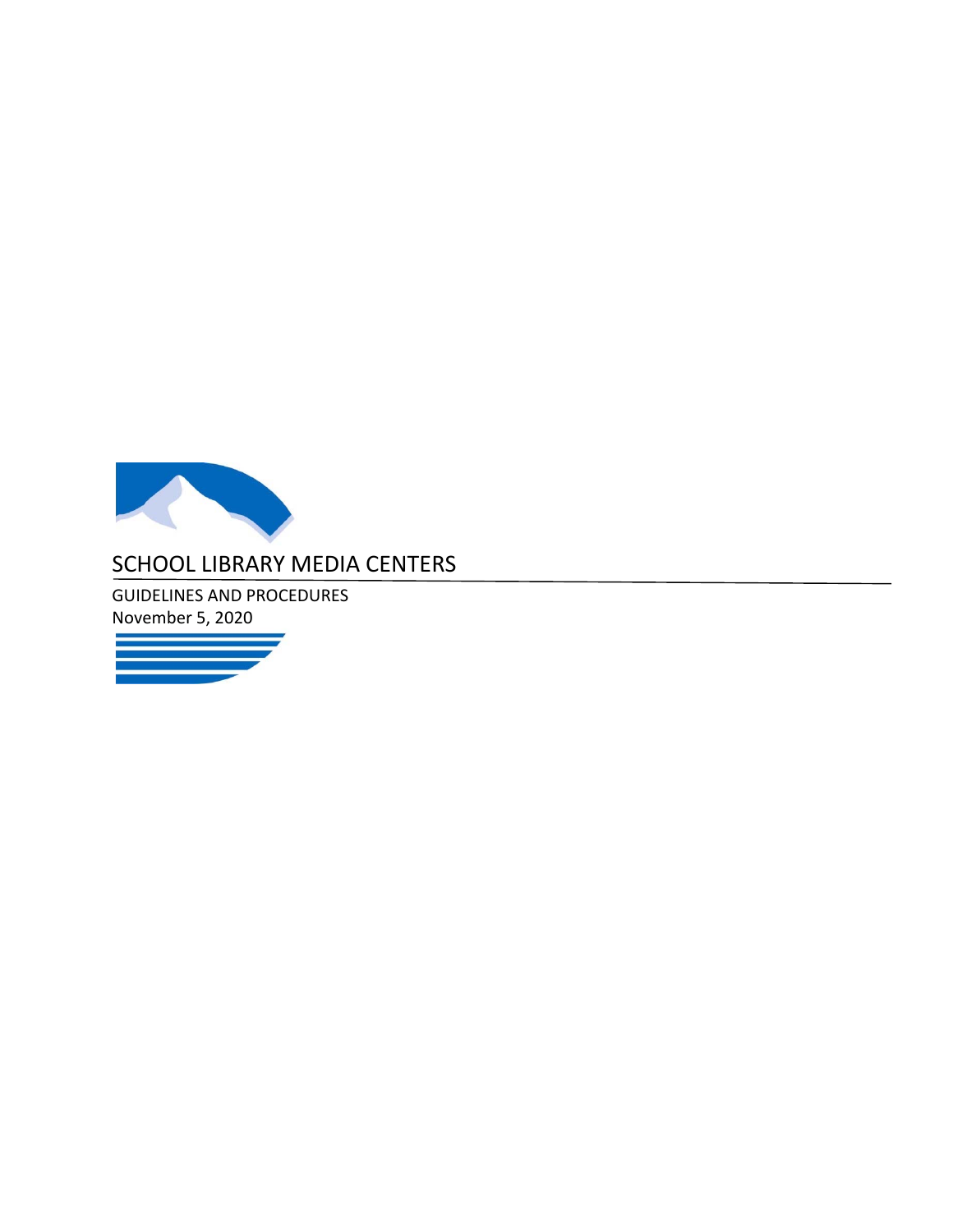This Handbook is designed to provide guidance for the daily operation of school library media centers in the Davis School District. It contains references to applicable policies and procedures, outlines minimum requirements for building level media center policies, and provides references to support materials.

#### **CONTENTS**

| DISPOSITIONS EXPERIENCE SKILLS AND KNOWLEDGE (DESK) 1 |  |
|-------------------------------------------------------|--|
|                                                       |  |
|                                                       |  |
| WEEDING                                               |  |
|                                                       |  |
|                                                       |  |
|                                                       |  |
|                                                       |  |
|                                                       |  |
|                                                       |  |
|                                                       |  |
|                                                       |  |
|                                                       |  |
|                                                       |  |
|                                                       |  |
|                                                       |  |
|                                                       |  |
|                                                       |  |
|                                                       |  |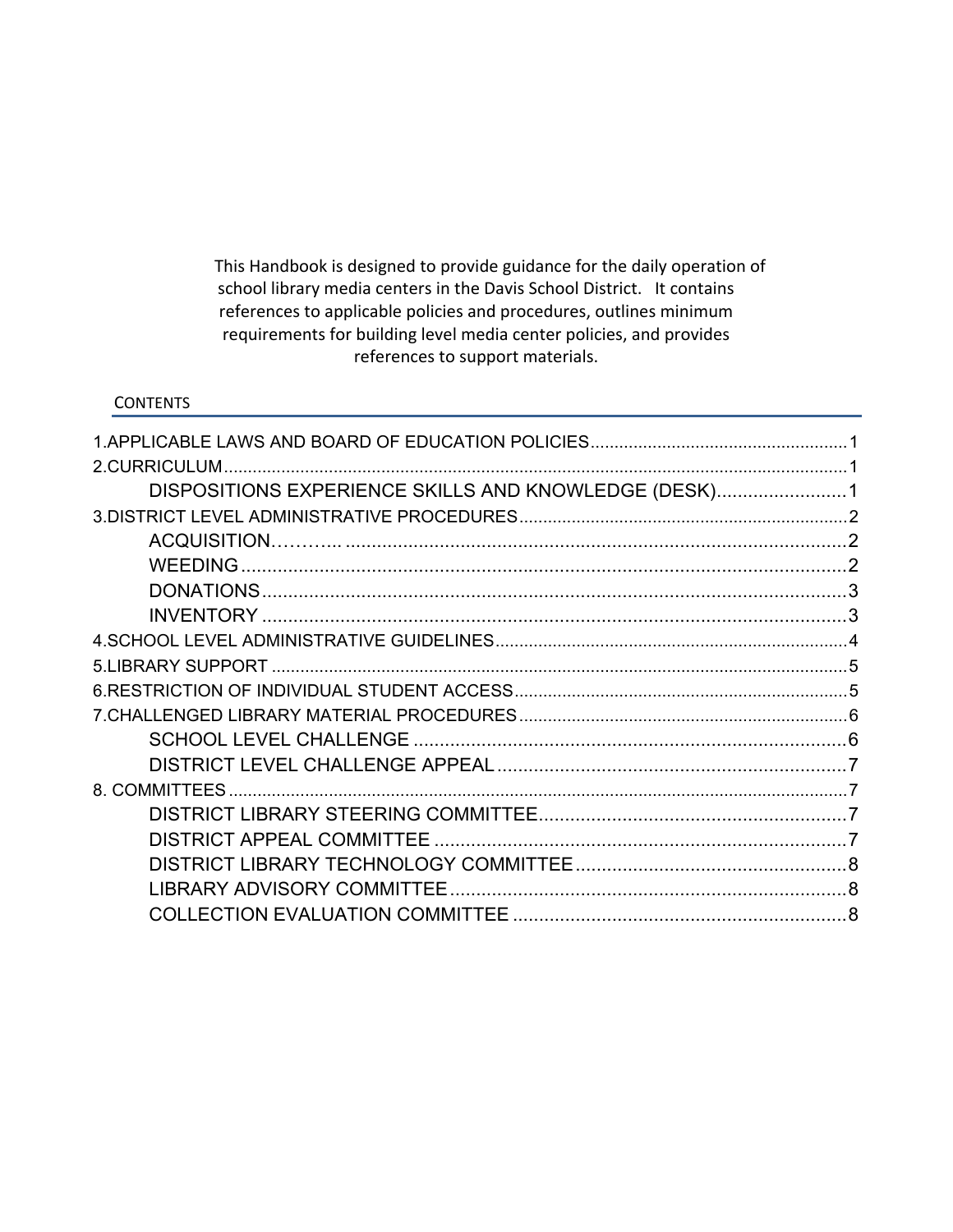#### 1. APPLICABLE LAWS AND BOARD OF EDUCATION POLICIES

#### **4I‐202 SCHOOL LIBRARY MEDIA CENTERS**

*This policy sets forth the Board's philosophy and instructions for administrative development of procedures regarding collection management, parental rights to control student access, and challenged materials procedures.* 

#### **4I‐201 AUDIOVISUAL SUPPORT MATERIALS**

*This policy identifies how and when movies and videos may be used as an instructional strategy to supplement approved course curriculum to ensure they are used legally and appropriately in achieving legitimate educational objectives.* 

#### **STANDARDS – Utah Standards for Library Media (6‐12)**

*This document produced by the Utah State Office of Education contains recommendations for public school library media programs in the state of Utah.* 

#### **7SS‐003 TECHNOLOGY RESOURCES AND INTERNET SAFETY**

*This policy outlines the terms and conditions of District internet use by students and employees including the mandatory Acceptable Use Agreements and Internet/Intranet Publishing Guidelines.* 

#### **Utah Code Ann.53F‐2‐407.**

*Appropriation for library books and electronic resources.* 

#### **Reproduction of Copyrighted Works by Educators and Librarians.**

*This document is produced by the United States Copyright Office and contains basic information regarding reproduction by librarians and educators.*

# 2. CURRICULUM

#### DISPOSITIONS EXPERIENCE SKILLS AND KNOWLEDGE (DESK)

The library media professional, in collaboration with classroom teachers, provides instruction:

- 1. to implement the Core Curriculum for Library Media as outlined by DESK Standards and support classroom teachers in instructing students in multiple literacies across the curriculum;
- 2. to use library media materials in print, visual, and electronic formats and the related equipment needed to research and produce final products;
- 3. to help students and teachers become information literate;
- 4. to empower students and teachers with life-long learning skills;
- 5. to offer a variety of materials in formats to enhance curriculum instruction and to provide accurate, authoritative and balanced informational views; and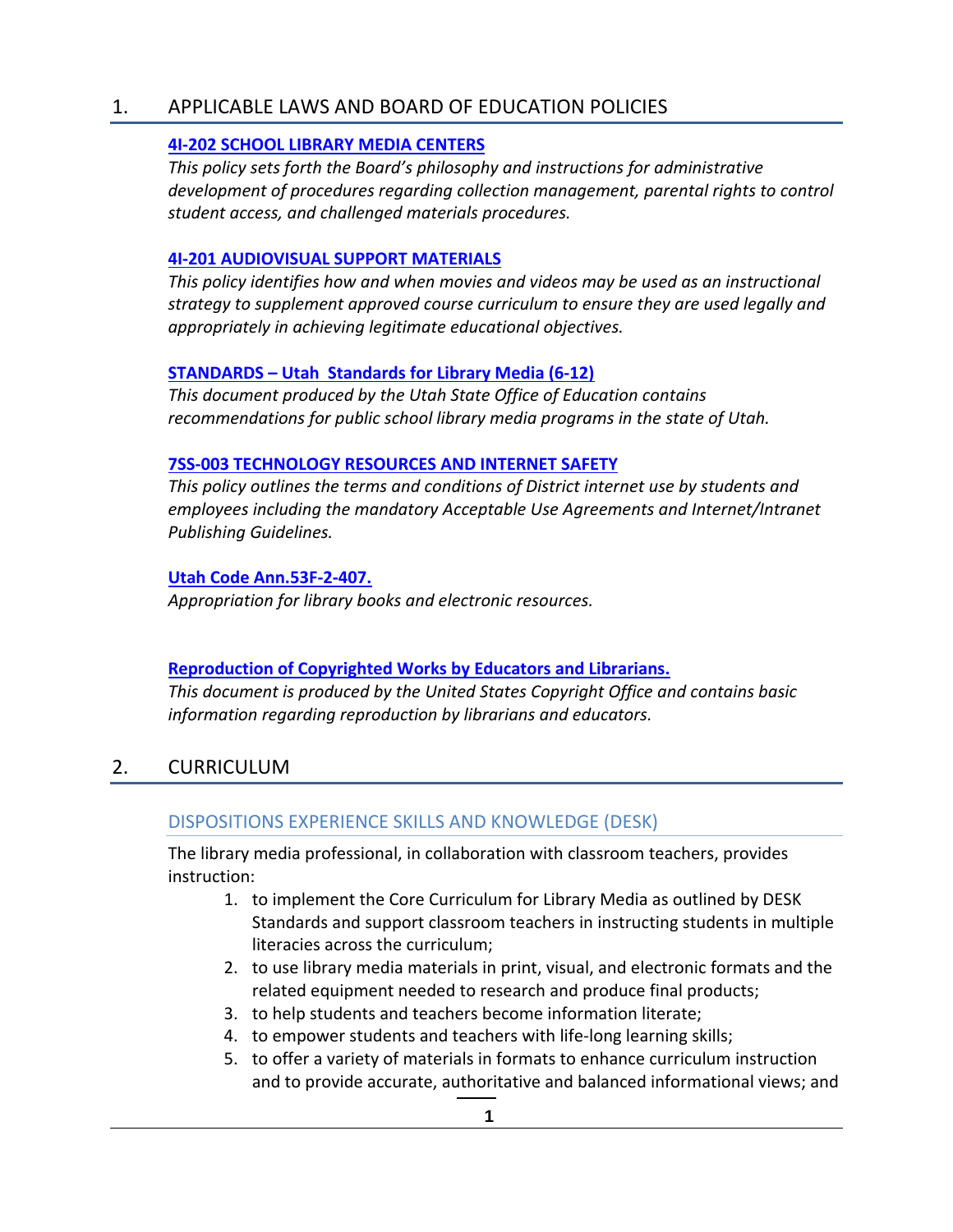#### 6. to provide for student recreational reading.

### 3. DISTRICT LEVEL ADMINISTRATIVE PROCEDURES

### COLLECTION DEVELOPMENT

The following elements develop a balanced collection for each school library.

### ACQUISITION

The selection of library resources and materials shall be done by library professionals at each school site using guidelines and criteria developed under the direction of the District Library Media Supervisor (District Supervisor) and approved by the Assistant Superintendent over Curriculum and Instruction: The criteria shall include at a minimum:

- 1. relationship to or support of curriculum;
- 2. developmental/maturity level of students;
- 3. format;
- 4. accuracy;
- 5. timeliness;
- 6. reliability;
- 7. provision of balanced views;
- 8. recreational needs of students;
- 9. linguistic pluralism for both English language learners and foreign language programs;
- 10. literary quality; and
- 11. quality of illustrations.

Requests and suggestions of students, parents, and faculty which fit these criteria may also be considered.

### **WEEDING**

The District Supervisor has been delegated the responsibility to implement weeding guidelines for the identification and disposal of library resources and materials to be removed from libraries. Materials to consider for weeding include:

- 1. poor physical condition. Literary quality and availability of a replacement if a work remains appropriate for a collection should be considered;
- 2. superseded by more current information, contain subject matter no longer needed to support the curriculum;
- 3. receiving little use;
- 4. providing wrong, inaccurate, or dated information; or
- 5. encouraging stereotypes or biases.

Materials which have been selected for weeding should be treated as follows: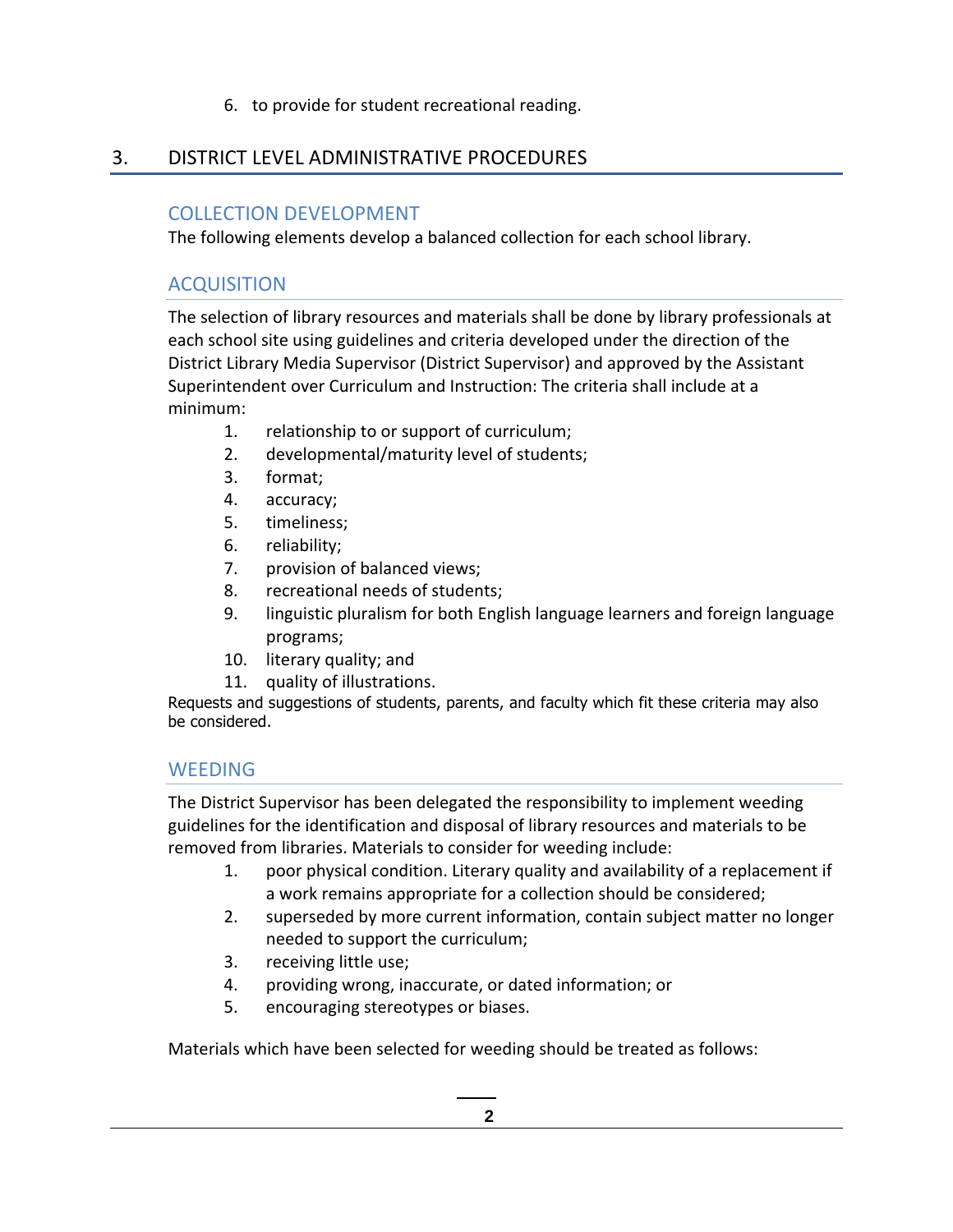- 1. Remove the barcode, spine label, and card pocket from materials being removed from the collection.
- 2. Stamp "No longer property of Davis School District" or "Withdrawn" inside the front and back of the book or on the front of AV materials.
- 3. Books may be sold at a used book sale, given to a recycling vendor or other organization, or disposed of through the school trash pick‐up system.
- 4. Videos, filmstrips, or other materials may be given to another organization or disposed of through the school trash pick‐up system.
- 5. Discarded equipment will be shipped to the District warehouse.

### **DONATIONS**

Professional library staff must review potential library media center donations using the criteria for selection of purchased material. In addition, the following criteria shall be considered:

- 1. Materials should be new or barely used (in good to excellent condition with no writing or other defacing marks), complete, clean, durable, and attractive.
- 2. Reference materials, including atlases, encyclopedias, subject specific multi-volume sets, and other non-fiction resources should be no more than five years old; science, medical, computer, and other like resources in areas in which information quickly becomes outdated should be no more than three years old. Multi volume sets should be complete.
- 3. Fiction books should be no more than five years old with the exception of books from well‐known children's authors and classics.
- 4. All materials should have a reading level and an interest level of Pre‐K through  $12<sup>th</sup>$  grade.
- 5. Non‐fiction books should not reflect outdated stereotypes of racial or cultural groups in either the text or the illustrations and should avoid oversimplification of complex issues and other distortions that would give readers erroneous or misleading information.
- 6. Materials that generally are not appropriate for library media center use, such as textbooks, consumable instructional materials such as workbooks, standardized tests, most periodicals, pamphlets, and catalogs will not be accepted.
- 7. Library media professionals are encouraged to post signage informing students and parents of the ability to donate materials through the Davis Education Foundation.

### **INVENTORY**

The District Supervisor has been delegated the responsibility to implement inventory guidelines for library resources and materials. The following guidelines shall be followed: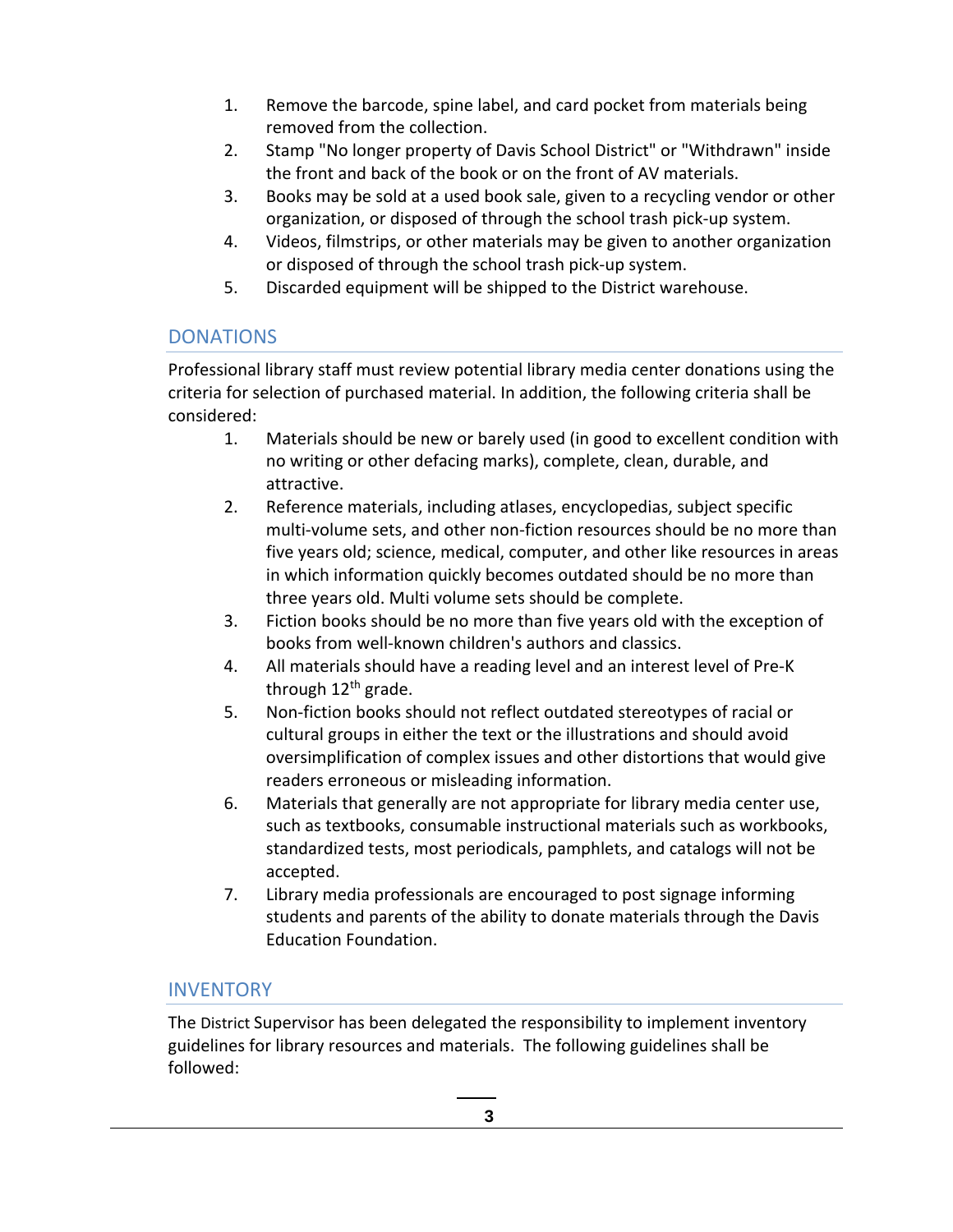- 1. The school library media professional is responsible to maintain a regular inventory of materials and equipment. An ongoing inventory process identifies lost, stolen, or damaged items and allows for an organized collection development process.
- 2. A formal inventory may be conducted at the end or beginning of the school year to assess the collection and help with selection/acquisition of materials and equipment.
- 3. Alternatively, partial inventories may be conducted throughout the year and finalized on a regular basis as scheduled by the library media professional.
- 4. Missing items should be regularly deleted to maintain an accurate catalog.

### 4. SCHOOL LEVEL ADMINISTRATIVE GUIDELINES

School library media center staff at each school shall establish written guidelines for the operation of the school library. The District Supervisor and the principal shall be responsible to approve the guidelines. At a minimum, the guidelines shall include:

- 1. Procedures and timelines for circulation of materials.
	- a.All students will be allowed to check out multiple library books/materials up to a maximum of 6 at a time.
		- b.School lending periods should be a minimum of 2 weeks for each library book/material.
		- c. If library books/materials are lost or fines accrued, students will still be allowed to check out library books/materials to the maximum number allowed.
		- d.In addition, students may also check out 3 digital books at a time in *Sora,* which are automatically returned after the lending period.
- 2. Scheduling of the library media center to include:
	- a. At least one adult shall be present in the library media center to supervise students during classes, during lunches, and during open library times.
	- b. Elementary
		- i. Libraries will be open during regular school hours. Scheduling of classes is under the direction of the principal with input from the school library media specialist.
		- ii. First through sixth grade students receive 30 minutes of library media instruction per week and kindergarten students receive 15 minutes per week or 30 minutes every other week.
		- iii. Scheduled library periods missed due to holidays will not be made up. Book exchange times may be scheduled.
		- iv. The first and last weeks of school are reserved for library media specialists to work on library administrative tasks.
		- v. Library media specialists are not expected to supervise students in assemblies, field days and at other special activities.
	- c. Secondary
		- i. Libraries will be open during regular school hours and 15 minutes before and after school.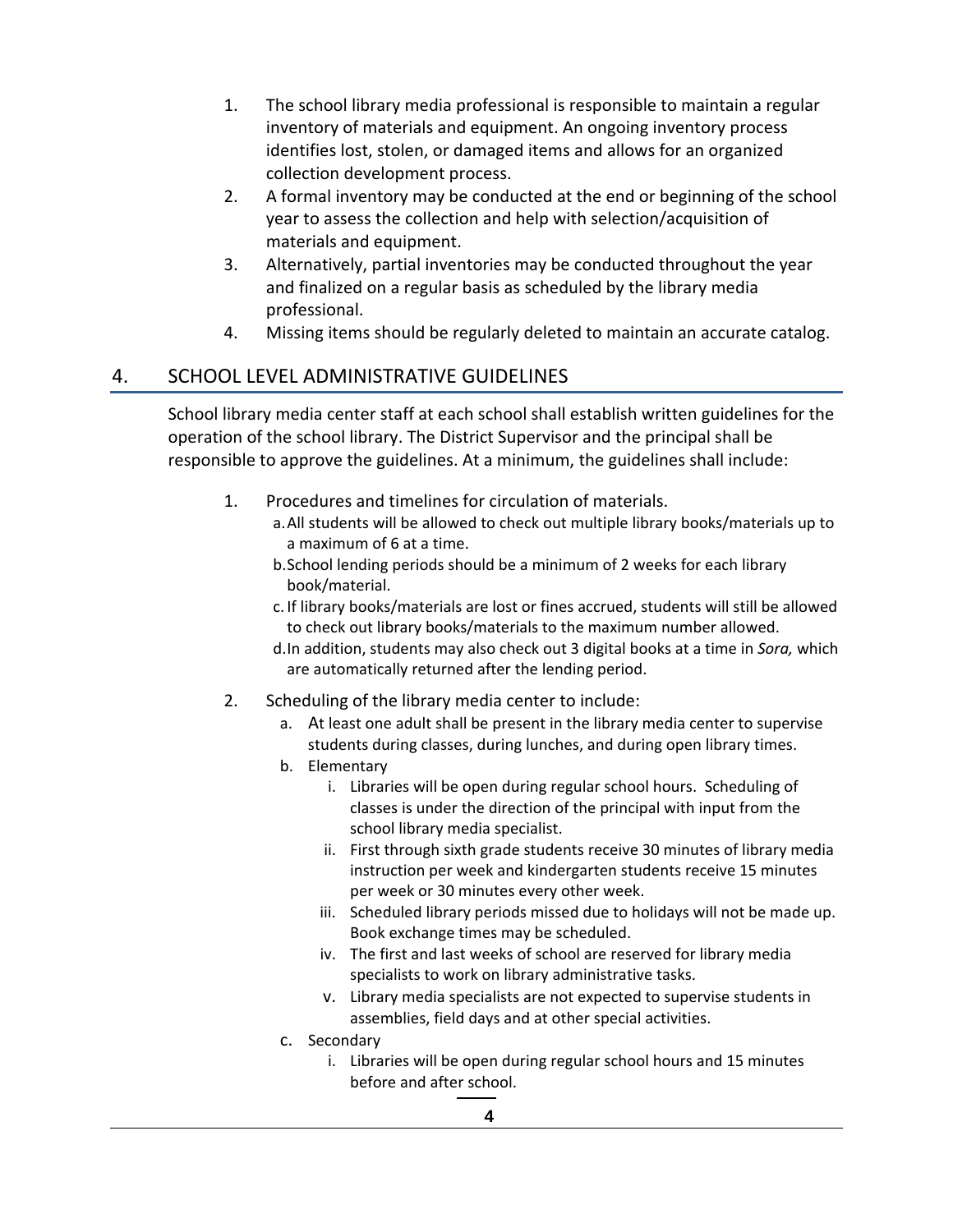- ii. Scheduling of classes is done in collaboration with teachers and administrators.
- iii. Materials will be circulated from the first day of school.
- iv. The circulation of materials will end two weeks prior to the end of school.
- 3. Fines and replacement of lost or damaged materials.
	- a. A secondary student may be charged 10 cents per school day for an overdue library book/material, after a grace period. The grace period is 10 school days with the fine beginning on day 11 at \$1.00. Total fine charged for each overdue item may not exceed \$5.00.
	- b. Elementary students shall not be charged fines for overdue library books/materials.
	- c. Both elementary and secondary students will be charged replacement costs for library books/materials which are damaged or lost, with a processing fine of \$2.00. A student may receive a full refund (less processing fine) if the book/material is returned in good condition within 30 days of payment.
	- d. Secondary teacher librarians may provide a means for students to work off their fines and replacement costs incurred while using library books/materials.
- 4. Library media center computer access by students.
	- a. Students may use the library computers before and after school, during lunch and while with a class scheduled into the library for instruction or research.
	- b. Students may use the library during class time as requested by teachers and verified by the secondary library teacher.
	- c. Students may lose library computer privileges if not adhering to the District Acceptable Use Agreement or school procedures set forth by the school library media professional and administration.
- 5. Rules and expectations for student behavior while in the library should follow the school guidelines and behavior management plans.

#### 5. LIBRARY SUPPORT

School libraries may use volunteers and/or student assistants who will support the library media professional with tasks as instructed by that school library media professional.

The library media professional will continue best practices through attendance at required District trainings to remain current with library media trends and resources.

#### 6. RESTRICTION OF INDIVIDUAL STUDENT ACCESS

The District recognizes the right of parents under state law and District policy *11IR‐107 Recognizing Constitutional Freedoms in Public Schools*, to restrict their child's access to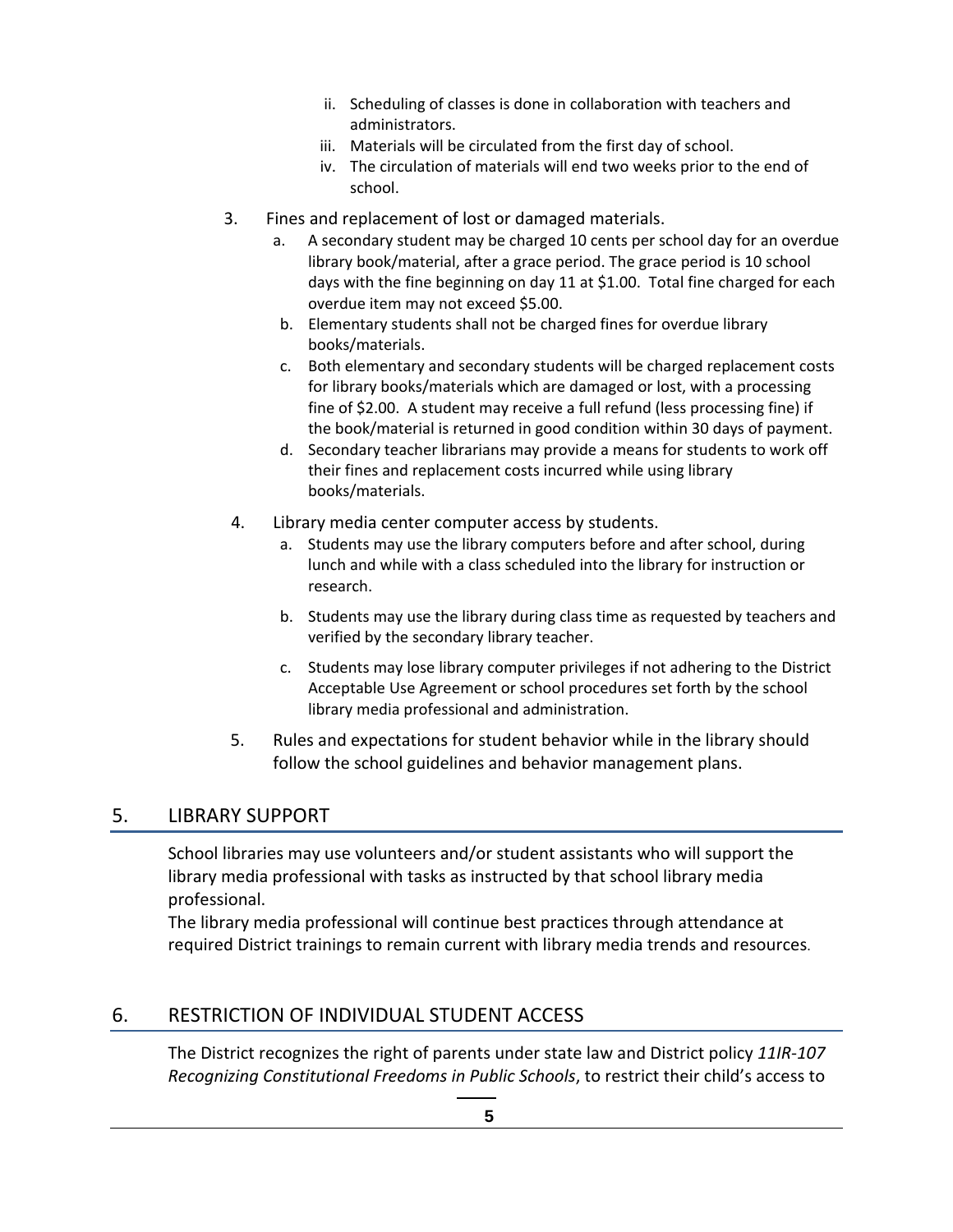materials the parent deems inappropriate. However, no parent has the right to make that decision on behalf of other students. A parent desiring to restrict their own child's access to specific library books or materials shall submit the request in writing to the library professional at the school the child is attending. If the material is a required part of classroom curriculum activities, the parent must follow the procedures for waiver contained in *11IR‐107 Section 14.*

Educators, including teachers and librarians, do not have the right to censor, limit, or restrict a student from accessing library books and materials based on reading levels or interest, unless requested by a student's parent.

### 7. CHALLENGED LIBRARY MATERIAL PROCEDURES

A parent desiring action beyond restricting their own child's access to a particular book or material contained in the library media center of the school his/her child attends may challenge the placement of the item through the Challenge of Library Media Materials process.

### SCHOOL LEVEL CHALLENGE

- 1. The parent must submit a completed School Level Challenge of Library Media Materials Form (Form) to the school's library media professional. The Form may be obtained from the school's library professional or from the link at the end of the policy, 4I‐202 School Library Media Centers.
- 2. Upon receipt of the completed Form, the library professional will notify the District Supervisor of the request and call a meeting of the Collection Evaluation Committee ("School Committee") to introduce the request.
- 3. The material in question will remain in use during the challenge process.
- 4. The school library professional will provide School Committee members access to the challenged material as well as public written reviews of the material from professional review sources. The School Committee members will be assigned to read, view, or listen to the material in its entirety as well as the reviews.
- 5. After being afforded time to review the material and reviews, the School Committee will reconvene, at which time the parent has the option to meet with the School Committee to present his/her views. The School Committee will then dismiss the parent.
- 6. The School Committee will deliberate the issues and reach a decision. A decision is made by a majority vote. The School Committee will decide whether to retain the material in the library media center, relocate the material within the library media center, or remove the material from the library media center.
- 7. The parent will be notified of the School Committee's decision in writing within a reasonable time period.
- 8. The same material cannot be challenged at that particular school for at least three years.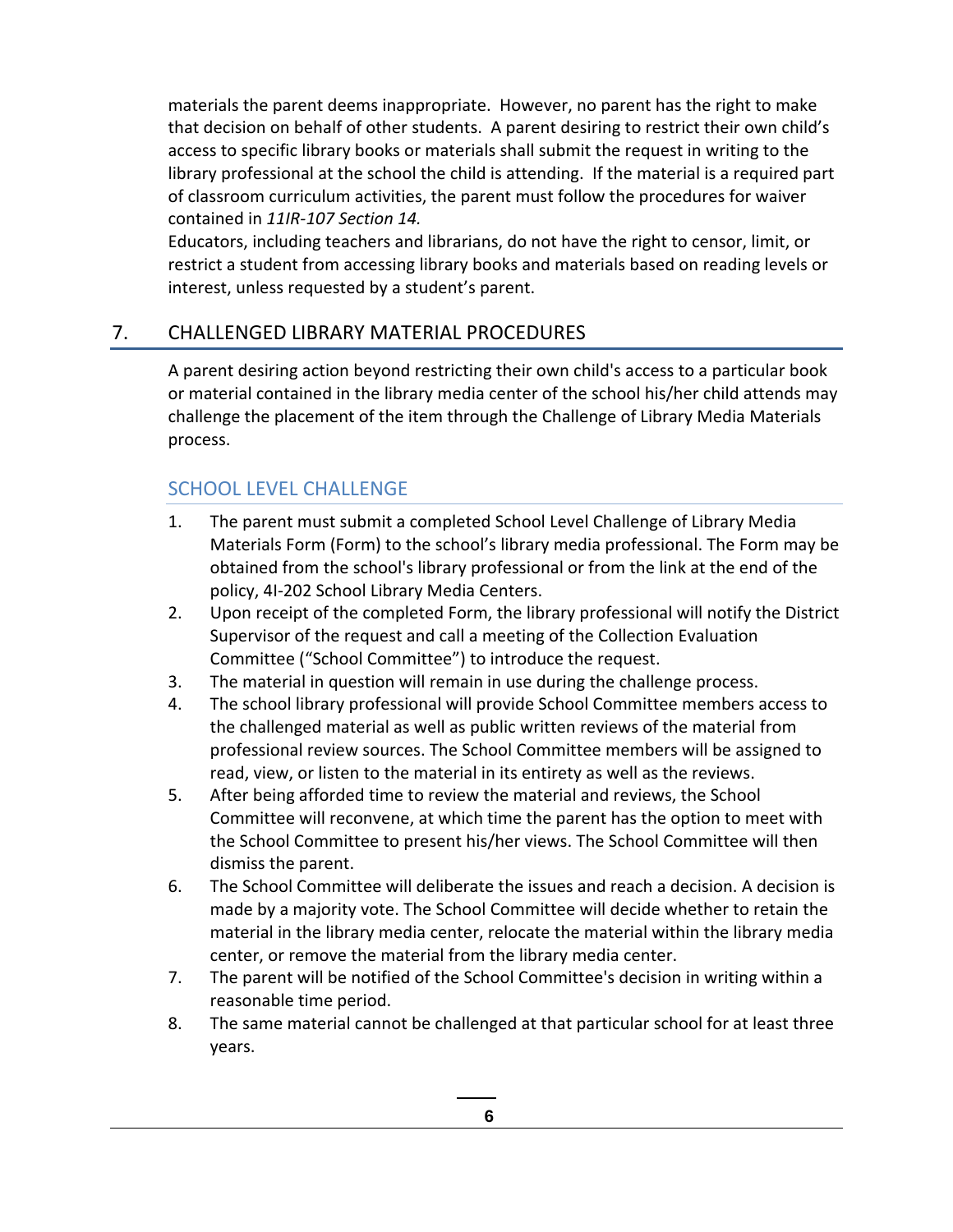# DISTRICT LEVEL CHALLENGE APPEAL

If the parent is not satisfied with the decision of the School Committee, he/she may appeal the decision through the District Level Challenge Appeal.

- 1. The parent shall submit a written District Level Challenge Appeal along with a copy of the original Form within ten school days of receiving the decision of the School Committee.
- 2. The material in question will continue to be used as determined by the School Committee during the District Level Challenge Appeal process.
- 3. The District Supervisor will convene the District Appeal Committee ("District Committee") and provide them with access to the challenged material as well as public written reviews of the material from professional review sources.
- 4. The District Committee members will read, view, or listen to the material in its entirety as well as the reviews.
- 5. After being afforded time to review the material, the District Committee will reconvene, at which time, the parent will be given the option to meet with the District Committee to present his/her views. The District Committee will then dismiss the parent.
- 6. The District Committee will deliberate the issues and reach a decision. A decision is made by a majority vote. The District Committee will decide whether to retain the material in the library media center, relocate the material within the library media center, or remove the material from the library. This decision will only apply to the library media center from which the challenge originated.
- 7. The parent, the library professional, and the school principal from the school where the challenge originated, will be notified of the District Committee's decision in writing within a reasonable timeframe. This response shall serve as the final administrative action in the matter.

# 8. COMMITTEES

# DISTRICT LIBRARY STEERING COMMITTEE

*District Level Committee –* The District Library Media Steering Committee exists to promote library media programs, provide professional development, recommend policies and procedures, and address library issues. The committee consists of the District Supervisor, and representatives from elementary media specialists and secondary library media teachers.

# DISTRICT APPEAL COMMITTEE

*District Level Committee –* The District Appeal Committee shall consider appeals of School Level Challenges and make decisions regarding those appeals. The Committee shall consist of an odd number of voting members, not less than five, and may include a member of the superintendency or designee, a parent